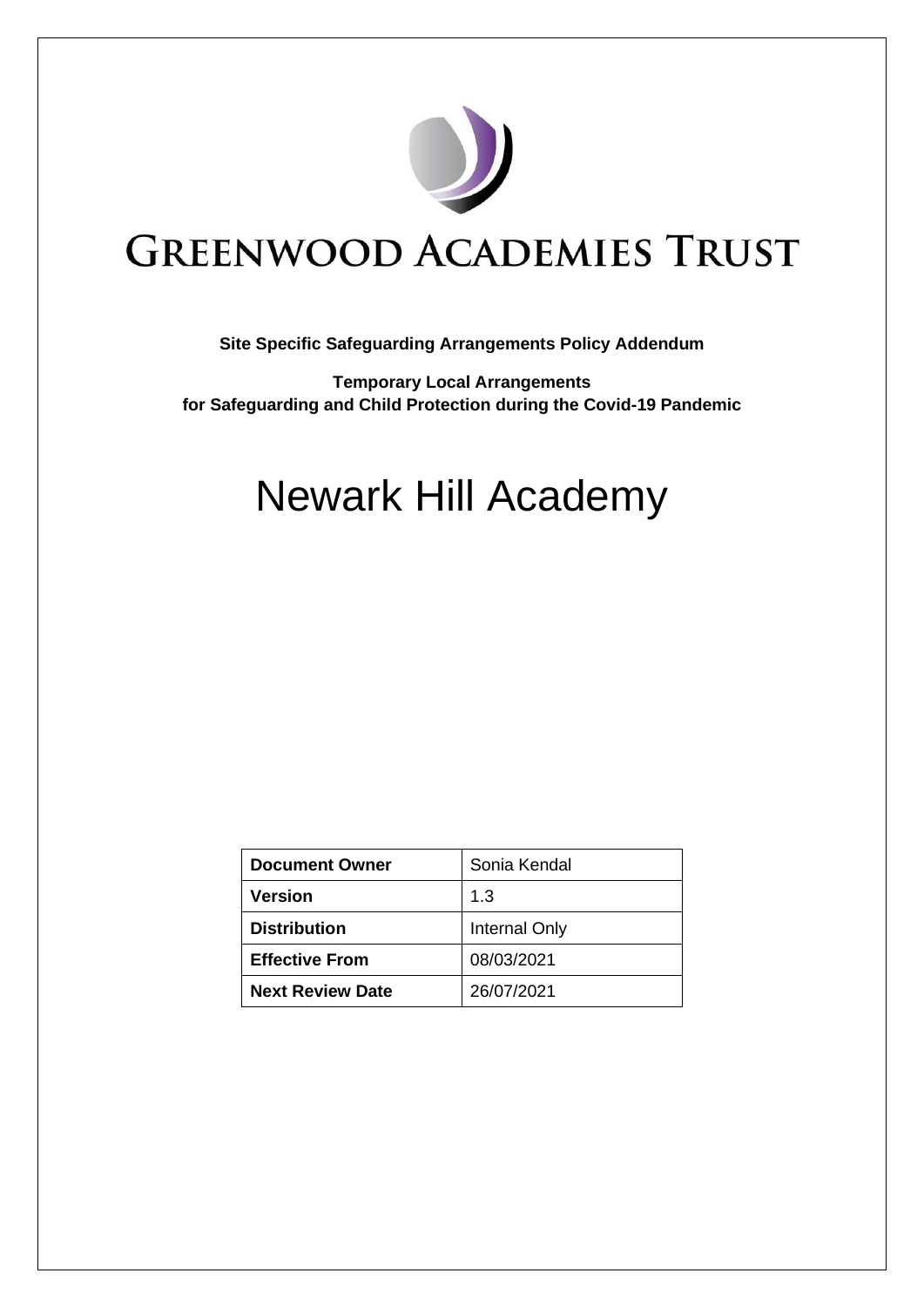## **Introduction**

This document sets out the arrangements for Safeguarding and Child Protection during the return of children to education within our Academies during the Covid-19 outbreak.

Greenwood Academies Trust is committed to Safeguarding and encourages a strong culture of vigilance in this area.

This document forms part of the integrated safeguarding portfolio and should be read alongside:

- Greenwood Academies Trust: Trust Safeguarding Policy;
- Greenwood Academies Trust: Managing Allegations Against Adults Working within the Trust Policy;
- DfE Keeping Children Safe in Education September 2020 (as amended Jan 2021);
- Working Together to Safeguard Children July 2018
- Local arrangements for managing allegations issued through the relevant LSP;
- The Children Act 1989 and 2004;
- The Children and Social Work Act 2017
- The Education Act 2002
- Greenwood Academies Trust Covid-19 Revised Operating Procedure
- Safeguarding Considerations during Lockdown Period January 2021

For the purpose of this document the following terminology should be considered:

**Safeguarding** and promoting the welfare of children refers to the process of protecting children from maltreatment, preventing the impairment of health or development, ensuring that children grow up in circumstances consistent with the provision of safe and effective care and taking action to enable all children to have the best outcomes.

**Child protection** refers to the processes undertaken to protect children who have been identified as suffering or being at risk of suffering significant harm.

**Staff** refers to all those working for or on behalf of the Academy, full time or part time, temporary or permanent, in either a paid or voluntary capacity. For clarity this includes all contractors / providers in the Academy.

**Senior Leader** refers to one of the designated senior leaders supervising the provision.

**Designated Safeguarding Lead** refers to the Designated Safeguarding Lead from the Academy the child would normally attend.

**Child** includes everyone under the age of 18.

**Parent** refers to birth parents and other adults who are in a parenting role, for example stepparents, foster carers and adoptive parents.

This document does not serve to provide specific details of the signs and symptoms of safeguarding, its function is to document the arrangements for managing safeguarding procedures during this national emergency.

#### **Context**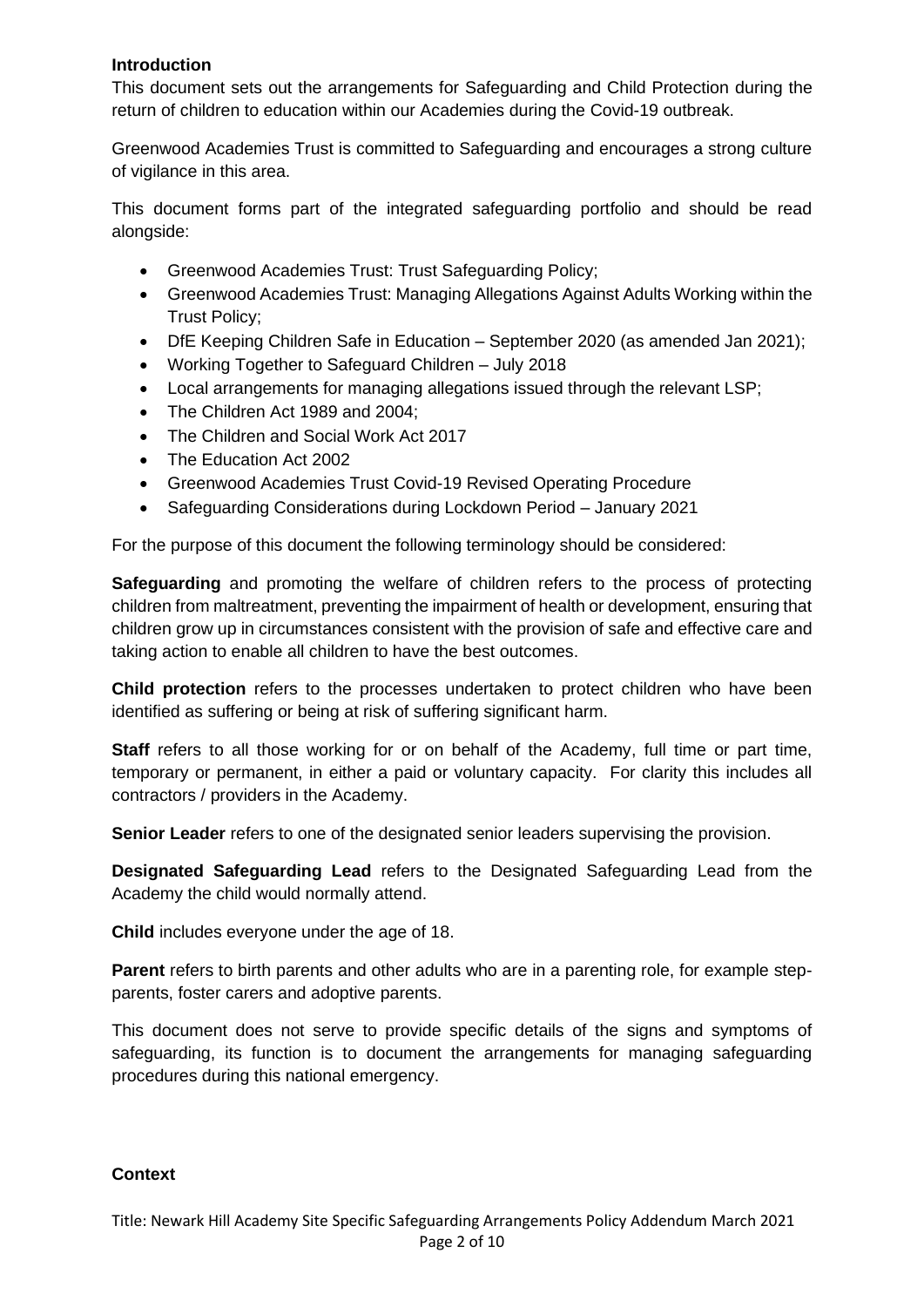On Monday 22<sup>nd</sup> February 2021, The Prime Minister announced the government's roadmap to cautiously ease lockdown restrictions in England. This included a direction that from  $8<sup>th</sup>$ March 2021, all pupils should attend school.

Newark Hill Academy will continue to have regard to the statutory safeguarding guidance keeping children safe in education (as amended, Jan 2021).<sup>1</sup>

We will ensure that where we care for children on site, we have appropriate support in place for them.

We will take advice and work with the local safeguarding partners.

We will refer to the Government guidance for education and childcare settings on how to implement social distancing and continue to follow the advice from Public Health England on handwashing and other measures to limit the risk of spread of coronavirus.

## **Vulnerable Children**

Vulnerable children and young people include those who:

- Are assessed as being in need under Section 17 of the Children Act 1989, including children and young people who have a Child in Need Plan, a Child Protection Plan or who are a Looked After Child;
- Have an Education, Health and Care Plan (EHCP);
- Have been identified as otherwise vulnerable by educational providers or local authorities (including Children's Social Care Services) and who therefore could benefit from continued full time attendance, this might include:
	- $\circ$  Children and young people on the edge of receiving support from Children's Social Care Services or in the process of being referred to Children's Services
	- o Adopted children or children on a Special Guardianship Order (SGO)
	- o Those at risk of becoming NEET (not in employment, education or training)
	- o Those living in temporary accommodation
	- o Those who are young carers
	- o Those who may have difficulty engaging with remote education at home (for example due to a lack of devices or quiet spaces to study)
	- o Care Leavers
	- o Others at the provider and local authority's discretion including students who need to attend to receive support or manage risks to their mental health

Eligibility for free school meals in and of itself is not a determining factor in assessing vulnerability.

1

[https://assets.publishing.service.gov.uk/government/uploads/system/uploads/attachment\\_data/file/954314/](https://assets.publishing.service.gov.uk/government/uploads/system/uploads/attachment_data/file/954314/Keeping_children_safe_in_education_2020_-_Update_-_January_2021.pdf) Keeping children\_safe\_in\_education\_2020\_-\_Update\_-\_January\_2021.pdf

Title: Newark Hill Academy Site Specific Safeguarding Arrangements Policy Addendum March 2021 Page 3 of 10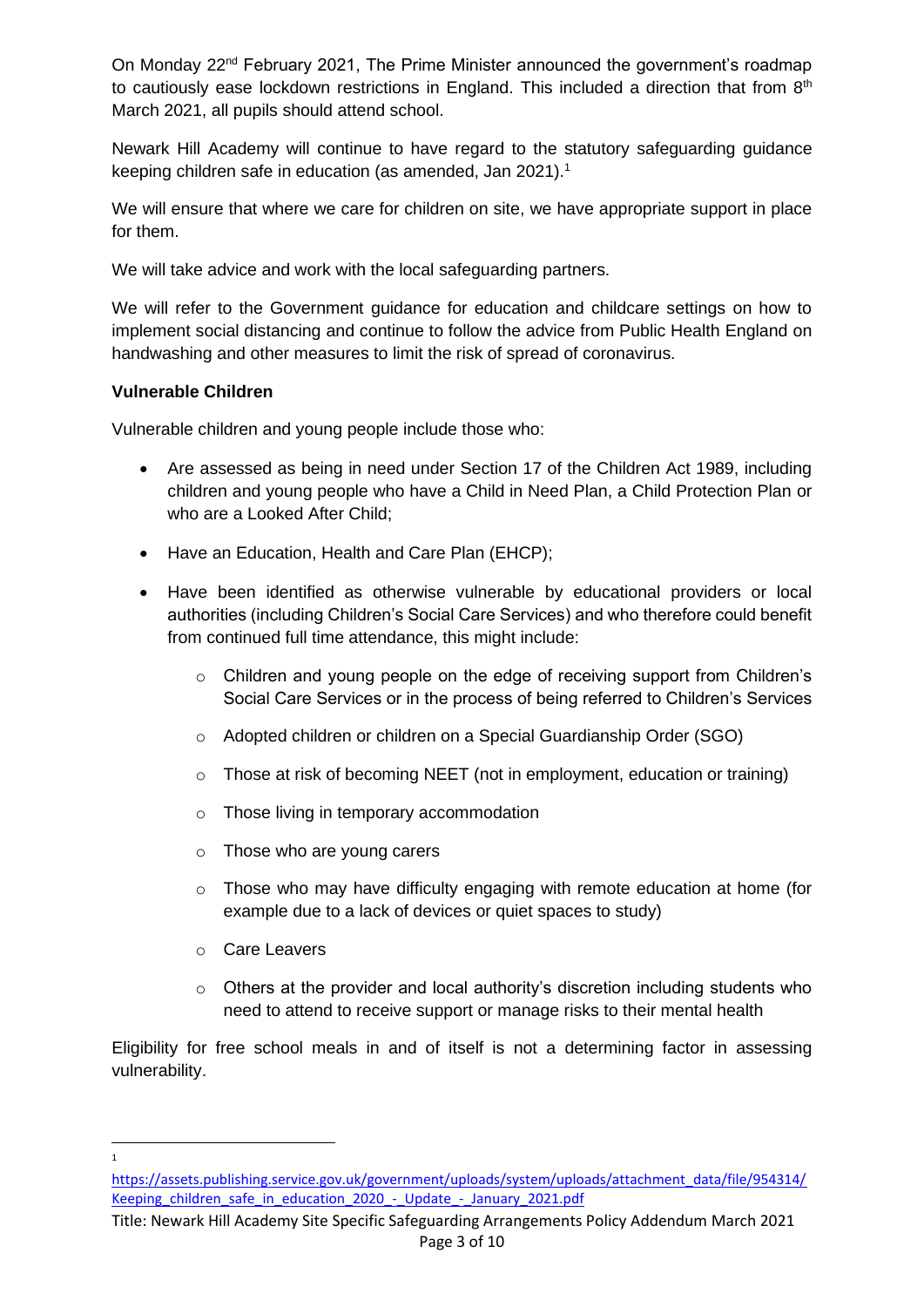Newark Hill Academy will continue to work with and support children's social workers to help protect vulnerable children. This includes working with and supporting children's social workers and the local authority virtual school head for looked-after and previously looked-after children.

In circumstances where a parent is hesitant about or does not want to bring their child to an education setting, and their child is considered vulnerable, the social worker and Newark Hill Academy will explore the reasons for this directly with the parent.

Where parents are concerned about the risk of the child contracting COVID19, Newark Hill Academy or the social worker will talk through these anxieties with the parent/carer following the advice set out by Public Health England.

Newark Hill Academy will encourage all pupils to attend school.

Senior Leaders, Designated Safeguarding Leads and Deputy Safeguarding Leads know who our most vulnerable children are.

## **Key Staff and Contacts**

## **Academy Key Contacts – Remain as per the full Academy Local Safeguarding Arrangements Policy**

| <b>Name and Contact Details</b>                               | <b>Role</b> |
|---------------------------------------------------------------|-------------|
| Sonia Kendal<br>skendal@newarkhillacademy.org<br>01733 566053 | <b>DSL</b>  |
| Alison Cook<br>acook@newarkhillacademy.org<br>01733 566053    | Deputy DSL  |
|                                                               | Deputy DSL  |
|                                                               | Deputy DSL  |

#### **Other Useful Contacts**

| <b>Agency / Contact</b>                                                                                                    | <b>Contact Details</b>                                        |
|----------------------------------------------------------------------------------------------------------------------------|---------------------------------------------------------------|
| Safeguarding Helpline<br><b>Greenwood Academies Trust</b>                                                                  | 0115 748 3262<br>safeguarding@greenwoodacademies.org          |
| Mike Hamlin - Chair of Trustees /<br>Safeguarding Trustee. Greenwood<br><b>Academies Trust</b>                             | 0115 748 3262<br>admin@greenwoodacademies.org                 |
| Children's Social Care<br>Peterborough City Council                                                                        | 01733 864180<br>ReferralCentre.Children@cambridgeshire.gov.uk |
| Children's Social Care<br>Emergency Duty Team (Out of Hours)<br><b>Children's Social Care</b><br>Peterborough City Council | 01733 234724                                                  |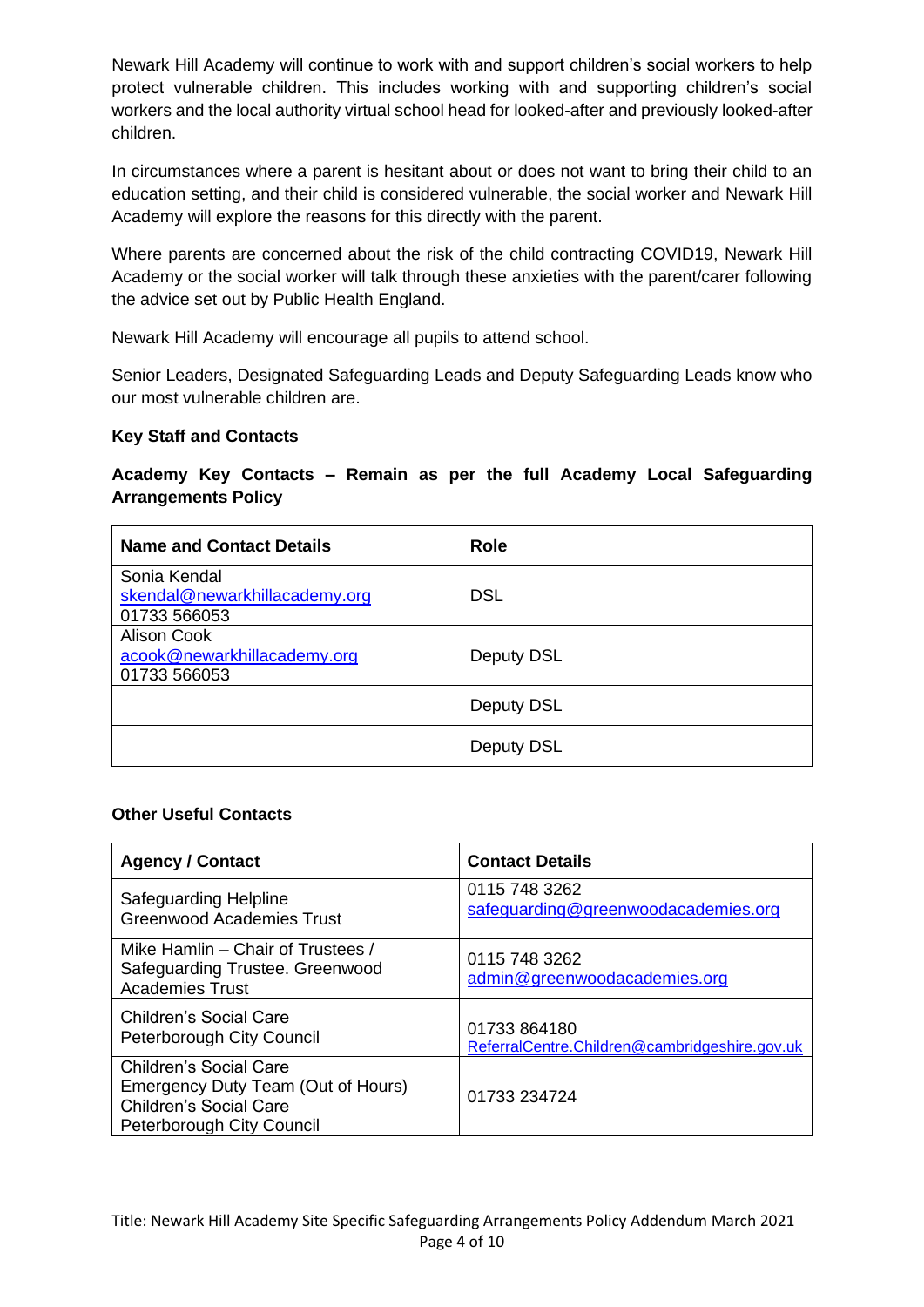| Designated Officer (LADO)<br><b>Children's Social Care</b><br>Peterborough City Council | 01733 864038<br>LADO@peterborough.gov.uk |
|-----------------------------------------------------------------------------------------|------------------------------------------|
| <b>Child Line</b>                                                                       | 0800 1111                                |
| <b>NSPCC Information Service</b>                                                        | 0808 800 5000                            |
| NSPCC Whistleblowing Advice Line                                                        | 0800 028 0285                            |

## **Safeguarding Responsibilities**

This document recognises that staff will be working with children that they do not normally support in their normal duties.

**All Staff** supporting students returning to the school environment are responsible for ensuring the safety and wellbeing of children accessing it. They have a duty to recognise any concerns and respond to them in line with the steps outlined in this document.

**Senior Leaders** must ensure that the site is operated safely as per the Covid-19 Revised Operating Procedures and that the culture of safeguarding remains high as per current Site Specific Safeguarding Arrangements documents. They must ensure that all relevant Risk Assessment documents and any concerns identified are shared in a timely manner with the Designated Safeguarding Lead and other relevant staff.

**The Designated Safeguarding Lead (DSL)** will remain responsible for all pupil cases in line with current arrangements. Whilst they do not need to be on-site they (or their named deputy) **must** be contactable at all times the provision is operational. Where a trained DSL (or Deputy) is not on site and is providing support remotely, a member of the Senior Leadership Team will assume responsibility for co-ordinating safeguarding on-site alongside the DSL (or Deputy).

The Designated Safeguarding Lead must continue to work within the framework outlined by their Local Safeguarding Children Partnership and continue to work as far is as reasonable in all multi-agency processes. They must also ensure that they stay up to date with Trust, Local and National Government Guidance.

Newark Hill Academy will continue to work with and support Social Care staff to help protect vulnerable children. The Designated Safeguarding Lead should ensure continued communication with multi-agency partners as appropriate in a timely manner.

Newark Hill Academy will encourage vulnerable children and young people to attend school, remotely if required.

## **Attendance Monitoring (to be read alongside Trust Education Team Attendance Guidance notes)**

We expect all pupils to attend school.

Parents or carers are expected to contact the school on the first day of the illness and inform us of the reason for absence so that the correct attendance codes can be used in every case

Title: Newark Hill Academy Site Specific Safeguarding Arrangements Policy Addendum March 2021 Page 5 of 10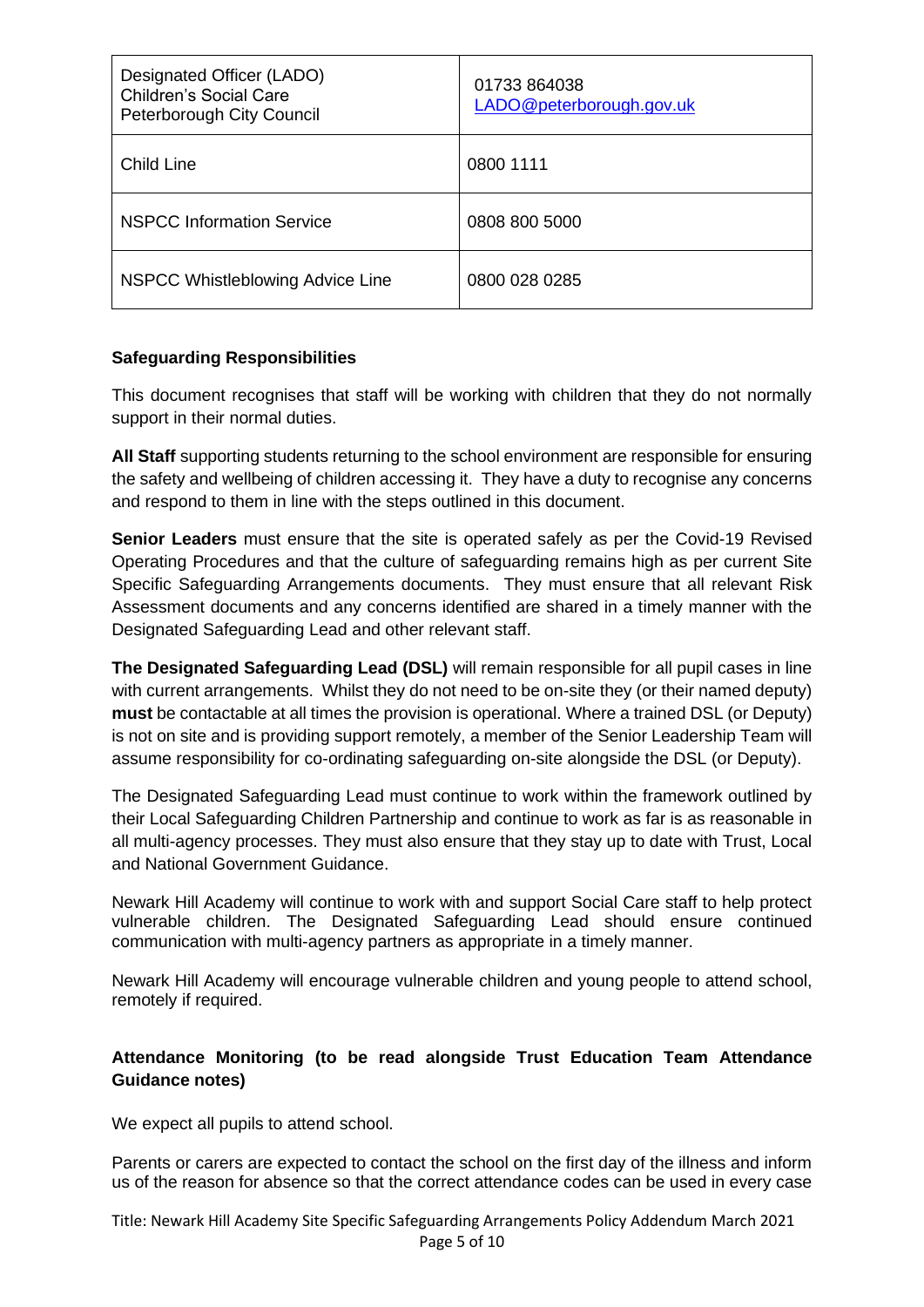of absence. We expect parents or carers to make contact to make us aware of the status of any COVID-19 tests that have become necessary and to update the school on the welfare of the pupil.

From 8th March 2021, we will record attendance in accordance with the Education (Pupil Registration) (England) Regulations 2006 (as amended)<sup>2</sup> for all pupils.

A small number of pupils will still be unable to attend in line with public health advice to selfisolate because they:

- have symptoms or have had a positive test result
- live with someone who has symptoms or has tested positive and are a household contact
- are a close contact of someone who has coronavirus (COVID-19)

The advice for pupils who have been confirmed as clinically extremely vulnerable is to shield and stay at home as much as possible until further notice. They are advised not to attend school while shielding advice applies nationally.

For children self-isolating or quarantining or shielding – we will use code X.

In compliance with the Remote Education, Temporary Continuity Direction<sup>3</sup> we will provide remote education to pupils who are unable to attend school because they are complying with government guidance or legislation around coronavirus (COVID-19).

Also, we will offer pastoral support to pupils who are:

- self-isolating
- shielding
- vulnerable (and off-school)

The Department for Education expects schools to grant applications for leave in exceptional circumstances. This should be recorded as code C (leave of absence authorised by the school) unless another authorised absence code is more applicable. Where pupils are not able to attend school, as they are following clinical or public health advice related to coronavirus (COVID-19), the absence will not be penalised.

#### **Supporting Children not in School**

The current level of Safeguarding support and contact arrangements adopted during the previous Covid-19 Closure period should remain in place for any vulnerable children not attending school. This should be reviewed regularly by Safeguarding Teams.

For students accessing on-line or virtual learning, Remote and Virtual Lessons Guidance should be adhered to as set out here:

#### **Virtual Contact with Students**

Below are some simple things to consider when delivering virtual lessons or contacting students and families via the Teams network:

<sup>2</sup> <https://www.legislation.gov.uk/uksi/2006/1751/contents/made>

<sup>3</sup>[https://assets.publishing.service.gov.uk/government/uploads/system/uploads/attachment\\_data/file/923539/](https://assets.publishing.service.gov.uk/government/uploads/system/uploads/attachment_data/file/923539/Remote_Education_Temporary_Continuity_Direction_-__Explanatory_Note.pdf) [Remote\\_Education\\_Temporary\\_Continuity\\_Direction\\_-\\_\\_Explanatory\\_Note.pdf](https://assets.publishing.service.gov.uk/government/uploads/system/uploads/attachment_data/file/923539/Remote_Education_Temporary_Continuity_Direction_-__Explanatory_Note.pdf)

Title: Newark Hill Academy Site Specific Safeguarding Arrangements Policy Addendum March 2021 Page 6 of 10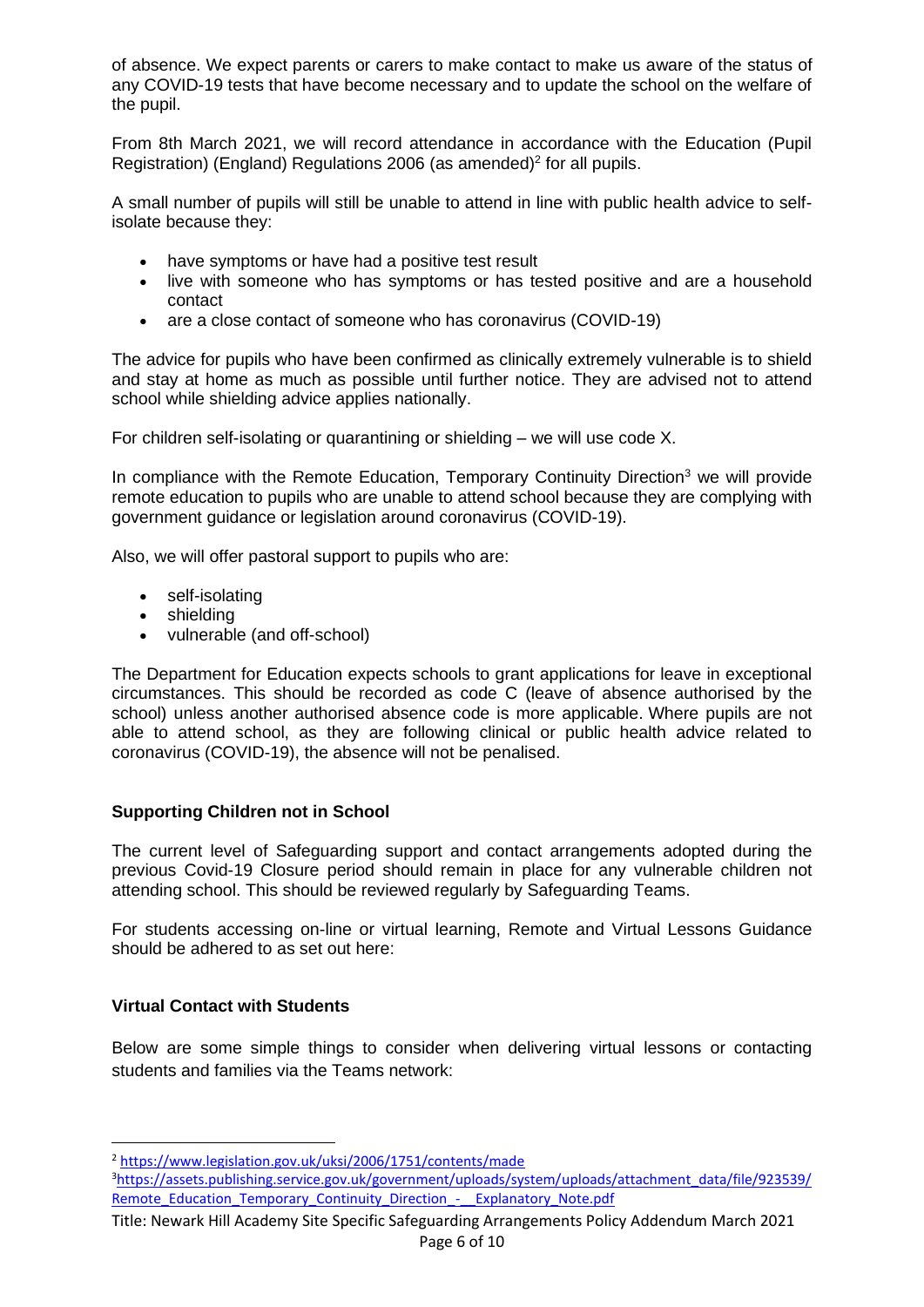- Ideally, there should be no 1:1 sessions with students  $-$  acceptable groupings are; more than one student, more than one member of staff or an appropriate adult with the child on the call, however, If 1:1 sessions are held with students (for confidential mentoring or counselling for example) these must be planned. A parent/carer must be aware of the session and remain the main contact throughout
- All sessions must be planned do not contact students or families on an ad-hoc basis. All Teams contact should be scheduled and agreed by the family – Please note that the 'meet now' function on Teams is not to be used
- Any Teams contact with students (other than live lesson delivery) should be recorded appropriately through CPOMS, SIMS, Class Charts or other recording platform depending on the nature of the contact
- Live classes should be recorded so that if any issues were to arise, the video can be reviewed
- Live classes should be kept to a reasonable length of time
- During live events student interactions need to be planned and carefully managed
- The use of class chats in Teams is enabled, however, any inappropriate chat content should be recorded and reported to relevant Academy staff (including the DSL if appropriate) as soon as possible
- Staff and children must wear suitable clothing, as should anyone else in the household
- Any computers used should be in appropriate areas, for example, not in bedrooms; and the background should be blurred – remember that this is the expectation for both staff and students
- Language must be professional and appropriate, including any family members in the background – There is the option to choose to mute all students which will ensure no inappropriate comments or language can be heard
- Remember Staff must only use platforms provided by GAT to communicate with students – Teams, GAT email addresses and work telephones. All sessions must be 'supervised' by a member of GAT staff
- Any meetings / sessions must be set up within the class Teams Channel. This will ensure all communication remains visible and stays in the relevant channel. All channels should include more than one adult working within the Trust
- The default function is to ensure students 'wait in the lobby' and do not enter the meeting before they are given access – the creator of the meeting is able to allow access to the session
- There should be additional staff in every Team, the Principal should also be added to ensure access to resources in case of staff absence
- Only internal staff are permitted to be added into Teams Channels and only staff within your academy in staff Teams channels
- Staff delivering/conducting sessions with students must have completed basic Safeguarding Awareness Training which clearly sets out; Position of Trust for adults delivering the session, Indicators of Abuse and specific reporting procedures for any concerns raised during any session
- If any concerns arise during any Teams contact, this should be recorded and reported to your DSL immediately
- Remember to use Teams as a professional platform, particularly when using Teams Chat with colleagues
- During remote teaching, the identity of students may be visible to other people in the student's household (this is likely to only be their name or initials) - please be assured that this is acceptable and does not pose a safeguarding or GDPR risk

Title: Newark Hill Academy Site Specific Safeguarding Arrangements Policy Addendum March 2021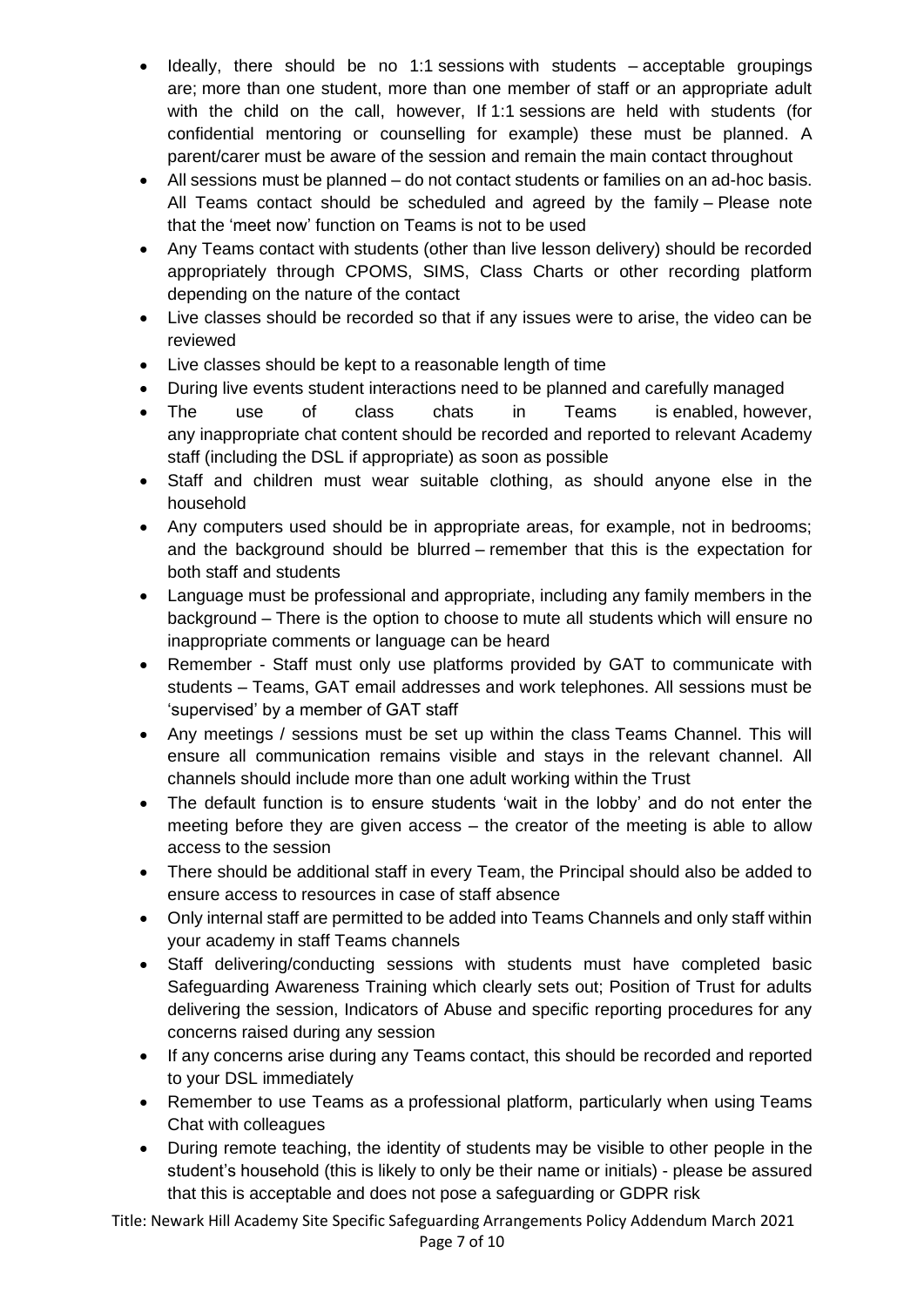• Please ensure that all Safeguarding meetings held with external agencies are also recorded

Full guidance is provided in the Teams Safeguarding Guidance Jan 2021 (circulated to DSL's).

## **Dealing with New Concerns**

Any safeguarding concerns should be recorded as per usual policy. The process shown below should be followed if usual access to CPOMS for staff is not available due to site issues or availability of devices in classrooms.



## **Allegations against staff or volunteers**

When an allegation is made against a member of staff, our set procedures must be followed. The full procedures for dealing with allegations against staff can be found in the Trust's Managing Allegations Against Adults Working Within the Trust Policy.

If you have a concern about an adult working within the Trust, please contact:

| <b>Safeguarding Helpline</b> | 0115 748 3262                         |
|------------------------------|---------------------------------------|
| Greenwood Academies Trust    | I safeguarding@greenwoodacademies.org |
|                              |                                       |

## **Safeguarding Training and Induction**

All existing Academy staff have undertaken required Safeguarding Training and have read and understood Part 1 and Annex A of Keeping Children Safe in Education (KCSIE 2020) as per Trust Policy. The DSL should continue to communicate with staff regarding any new local / site specific arrangements.

Where new staff are recruited, or new volunteers join the Newark Hill Academy staff team, they will continue to be provided with a full Safeguarding Induction as per Trust Policy, delivered by a fully trained DSL.

If staff are deployed from another education or Children's Workforce setting to our Academy, we will consider the DfE supplementary guidance on safeguarding children during the COVID-19 pandemic and will accept portability as long as the current employer confirms in writing that-:

- The individual has been subject to an Enhanced DBS and Barred List check
- 

Title: Newark Hill Academy Site Specific Safeguarding Arrangements Policy Addendum March 2021 Page 8 of 10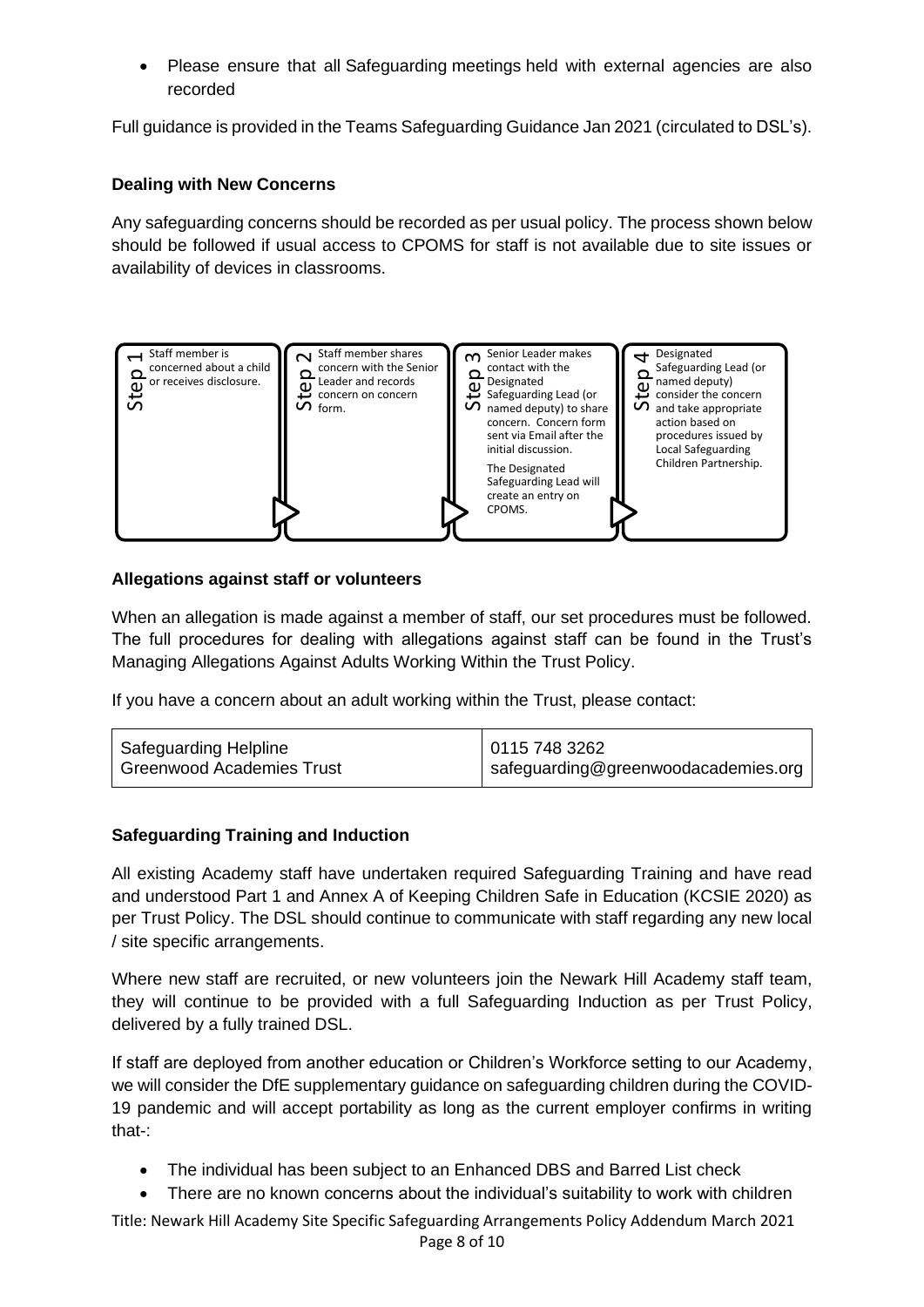• There is no ongoing disciplinary investigation relating to that individual

For movement within the Trust, the Academy should seek assurance from the People Directorate, Principal of the Academy they are transferring from or the Safeguarding Directorate that the member of staff has received appropriate safeguarding training.

Upon arrival, as per Trust Policy, they will receive full site specific safeguarding arrangement documentation, including clear guidance on how to report any safeguarding related concerns as per Academy procedure.

#### **Safer Recruitment**

It remains essential that people who are unsuitable are not allowed to enter the children's workforce or gain access to children.

When recruiting new staff, Newark Hill Academy will continue to follow the relevant Safer Recruitment processes for the Trust including relevant sections of Part 3 of KCSIE 2020 (amended Jan 2021).

We will continue to follow the legal duty to refer to the DBS anyone who has harmed or poses a risk of harm to a child or vulnerable adult. Full details can be found at paragraph 163 of KCSIE 2020(amended Jan 2021).

We will continue to consider and make referrals to the Teaching Regulations Agency (TRA) as per paragraph 166 of KCSIE 2020 (amended Jan 2021) and the TRA's Teacher Misconduct Advice for making a referral.

Whilst acknowledging the challenge of the pandemic, it is essential from a safeguarding perspective that the academy is aware, on any given day, which staff/volunteers are on site and that appropriate checks have been undertaken, especially for anyone engaging in regulated activity.

As such Newark Hill Academy will keep the Single Central Record (SCR) up to date in collaboration with the People Directorate as outlined in paragraphs 148 to 156 in KCSIE 2020 (amended Jan 2021).

#### **Volunteers**

Newark Hill Academy may use volunteers to assist in COVID-19 Testing Procedures with students and staff on site.

Where we are utilising volunteers, we will continue to follow the checking and risk assessment process as set out in paragraphs 167 to 172 of KCSIE 2020 (amended Jan 2021).

#### **Under no circumstances will a volunteer for whom full checks have not been obtained be left unsupervised or allowed to work in regulated activity.**

Existing volunteers in regulated activity who currently hold an Enhanced DBS with Barred List check do not need to undertake re-checks.

Supervision of volunteers who have not undertaken an Enhanced DBS with Barred List check must be: